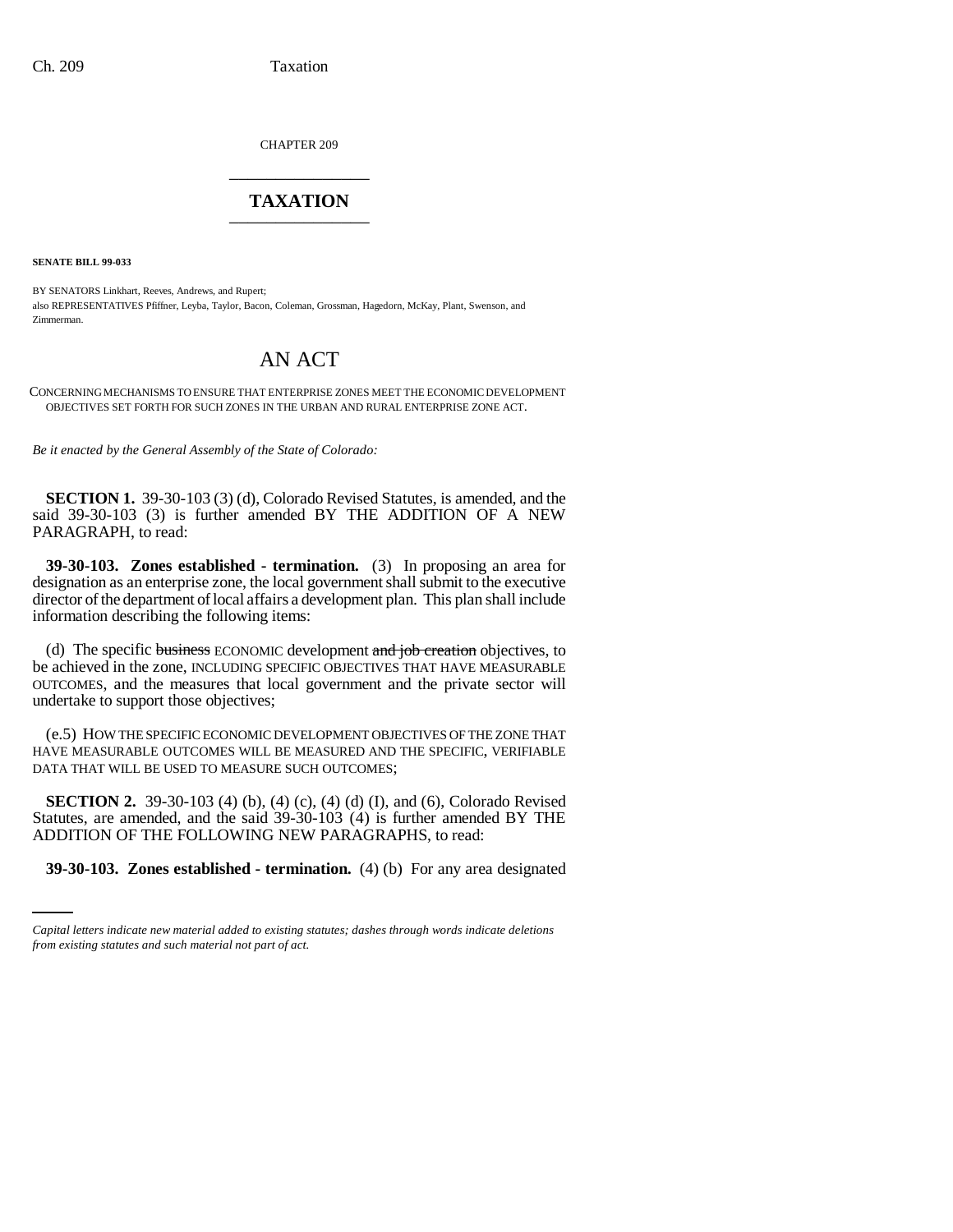Taxation Ch. 209

as an enterprise zone or as a portion of an enterprise zone prior to July 1, 1996, the executive director of the department of local affairs shall require local governments that submitted development plans pertaining to areas selected as enterprise zones to develop and submit no later than September 1, 1996, specific business ECONOMIC development and job creation objectives to be achieved in the zones or portions thereof. FOR ANY AREA DESIGNATED AS AN ENTERPRISE ZONE OR AS A PORTION OF AN ENTERPRISE ZONE PRIOR TO JULY 1, 1999, THE EXECUTIVE DIRECTOR OF THE DEPARTMENT OF LOCAL AFFAIRS SHALL WORK WITH THE ZONE ADMINISTRATOR TO ENSURE THAT THE AREA HAS SPECIFIC ECONOMIC DEVELOPMENT OBJECTIVES WITH OUTCOMES THAT CAN BE MEASURED WITH SPECIFIC, VERIFIABLE DATA. The executive director shall require the local governments that submitted development plans pertaining to areas selected as enterprise zones to continue ZONE ADMINISTRATORS FOR EACH ZONE to submit annual documentation of efforts to improve conditions in those areas DESIGNATED AS ENTERPRISE ZONES and the results of those efforts. SUCH ANNUAL DOCUMENTATION SHALL INCLUDE SPECIFIC, VERIFIABLE DATA THAT CAN BE USED TO MEASURE WHETHER THE ZONE HAS ACHIEVED THE SPECIFIC ECONOMIC DEVELOPMENT OBJECTIVES FOR THE ZONE THAT HAVE MEASURABLE OUTCOMES. In order for the executive director to determine if the enterprise zones or portions thereof are achieving the specific business ECONOMIC development and job creation objectives submitted pursuant to this paragraph (b) or to paragraph (d) of subsection (3) of this section, such annual documentations shall include, but need not be limited to, the most recent statistics available for companies claiming enterprise zone tax credits on:

(I) The number of jobs created in the enterprise zone and the standard industrial classification code (SIC) of each company reporting the creation of jobs within the zone;

(II) The number of jobs retained in the zone;

(III) The average annual compensation level, including benefits, of the jobs created or retained within the zone, categorized by full time permanent, part time, temporary, and contract jobs;

(IV) Any change in the unemployment rate in the zone;

(V) The number of employees from outside the zone transferred to a facility within the zone;

(VI) The amount of any monetary or in-kind contribution for the purpose of implementing the economic development plan for the enterprise zone and the specific purpose of the contribution as provided in section 39-30-103.5;

(VII) An analysis of capital investment in the enterprise zone, including:

(A) The number of new or expanded business facilities and The number and amount of qualified rehabilitation expenses made on rehabilitated vacant buildings;

(B) The amount of investment in qualifying property for which tax credits were claimed pursuant to section 39-30-104;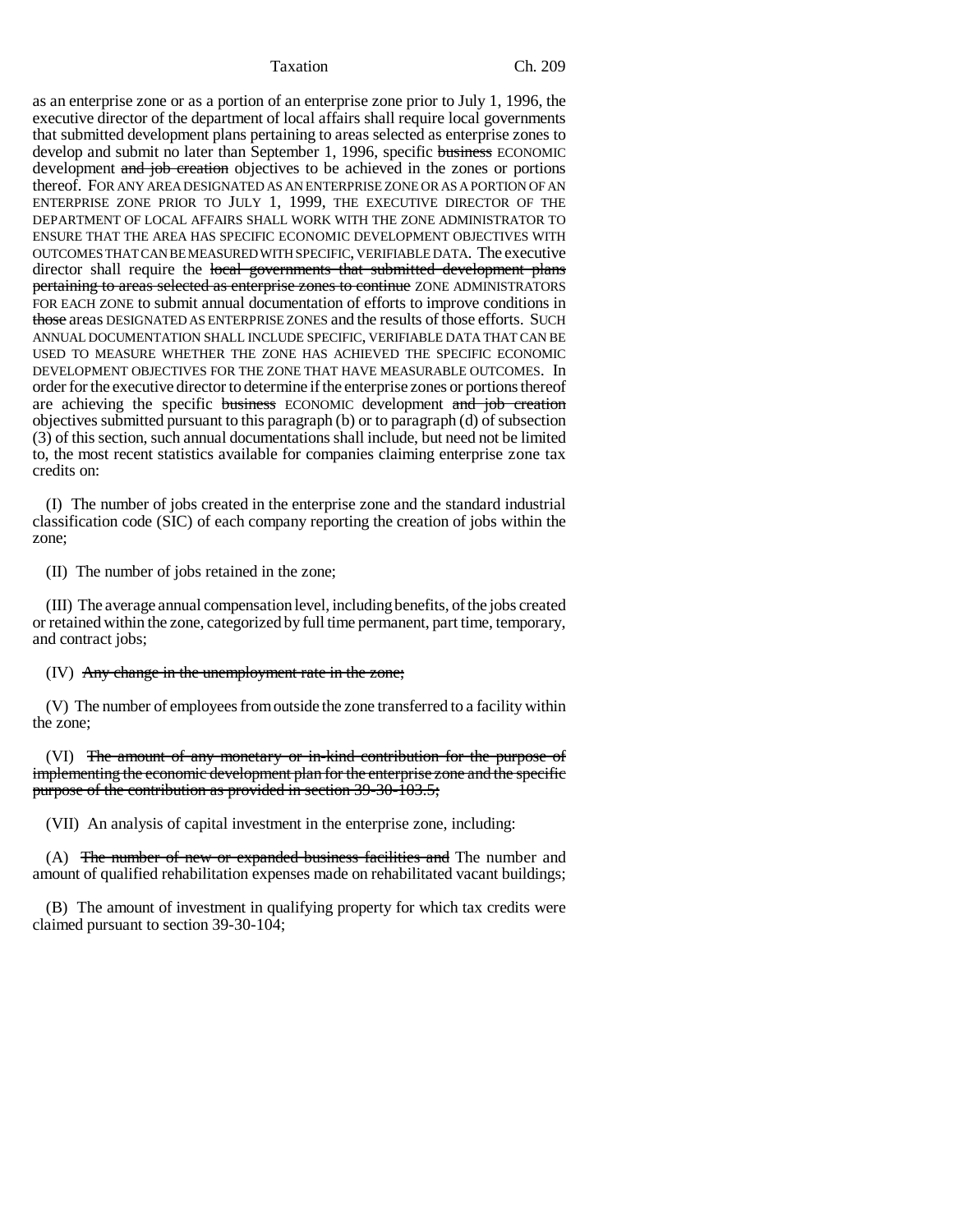(VIII) The number of employees trained and the amount of investment in job training programs pursuant to section 39-30-104 (4);

(IX) THE NUMBER OF EMPLOYEES EMPLOYED IN NEW OR EXPANDED BUSINESS FACILITIES FOR WHICH A CREDIT IS CLAIMED PURSUANT TO SECTION 39-30-105;

(X) THE AMOUNT OF INVESTMENT TAX CREDITS CLAIMED PURSUANT TO SECTION 39-30-104 AND THE AMOUNT OF CREDITS CLAIMED FOR NEW BUSINESS FACILITY EMPLOYEES PURSUANT TO SECTION 39-30-105;

(XI) ANY OTHER INFORMATION REASONABLY REQUIRED BY THE ZONE ADMINISTRATOR OR THE EXECUTIVE DIRECTOR OF THE DEPARTMENT OF LOCAL AFFAIRS TO EVALUATE THE EFFECTIVENESS OF EACH ZONE IN ACCOMPLISHING THE SPECIFIC MEASURABLE OBJECTIVES OF THE ZONE.

(b.5) IN ADDITION TO THE ANNUAL DOCUMENTATION REQUIRED PURSUANT TO PARAGRAPH (b) OF THIS SUBSECTION (4), THE EXECUTIVE DIRECTOR OF THE DEPARTMENT OF LOCAL AFFAIRS SHALL REQUIRE THE ZONE ADMINISTRATORS FOR EACH ENTERPRISE ZONE TO SUBMIT, TO THE EXTENT PRACTICABLE, ANNUAL DOCUMENTATION ON THE MOST RECENT STATISTICS AVAILABLE ON:

(I) ANY CHANGE IN THE UNEMPLOYMENT RATE IN THE ZONE;

(II) ANY CHANGE IN PER CAPITA INCOME IN THE ZONE;

(III) ANY CHANGE IN POPULATION IN THE ZONE;

(IV) THE AMOUNT OF ALL MONETARY OR IN-KIND CONTRIBUTIONS FOR THE PURPOSE OF IMPLEMENTING THE ECONOMIC DEVELOPMENT PLAN FOR THE ZONE AND THE SPECIFIC PURPOSE OF THE CONTRIBUTIONS AS PROVIDED IN SECTION 39-30-103.5.

(b.7) THE EXECUTIVE DIRECTOR OF THE DEPARTMENT OF LOCAL AFFAIRS SHALL SUBMIT AN ANNUAL REPORT TO THE GENERAL ASSEMBLY SUMMARIZING THE ANNUAL DOCUMENTATION SUBMITTED BY ZONE ADMINISTRATORS TO THE EXECUTIVE DIRECTOR EACH YEAR PURSUANT TO PARAGRAPHS (b) AND (b.5) OF THIS SUBSECTION (4).

(c) (I) The state auditor shall submit a report to the governor and the general assembly no later than March 1, 1998 SEPTEMBER 1, 2001, and every two years thereafter WHICH REVIEWS THE REPORT OF THE EXECUTIVE DIRECTOR OF THE DEPARTMENT OF LOCAL AFFAIRS SUBMITTED TO THE GENERAL ASSEMBLY PURSUANT TO PARAGRAPH (b.7) OF THIS SUBSECTION (4).

(II) THE STATE AUDITOR SHALL SUBMIT A REPORT TO THE GOVERNOR AND THE GENERAL ASSEMBLY AT A FREQUENCY TO BE ESTABLISHED BY THE STATE AUDITOR AND THE LEGISLATIVE AUDIT COMMITTEE, BUT IN NO EVENT LESS THAN ONCE EVERY FIVE YEARS, evaluating the implementation of the program and its effect on the employment, unemployment rate, investment, overall growth rate, economic diversity, and per capita income in each enterprise zone or county containing an enterprise zone, EVALUATING THE EFFECTIVENESS OF EACH ZONE IN ACHIEVING ITS MEASURABLE OBJECTIVES, making recommendations for statutory changes, if any, and including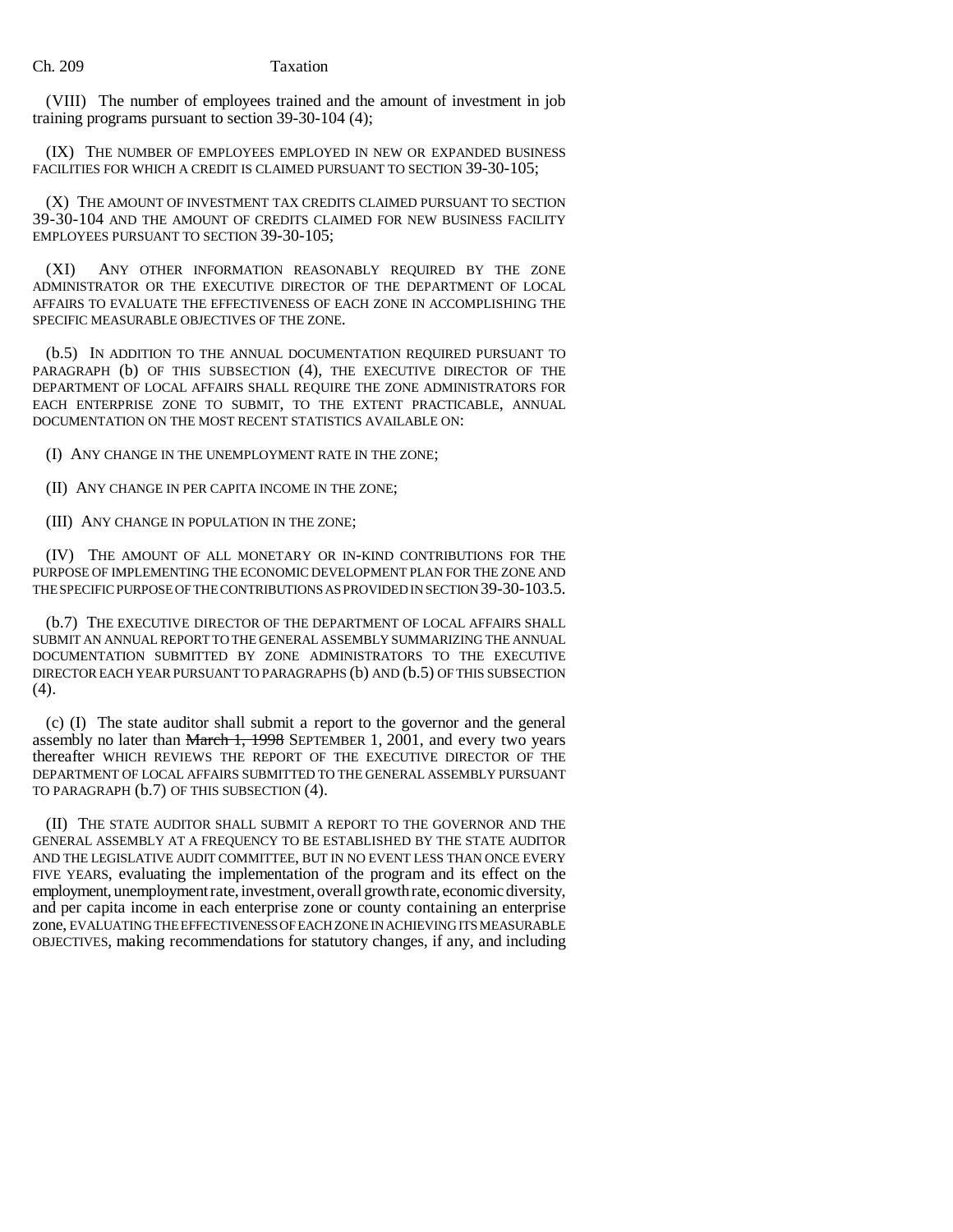Taxation Ch. 209

any other information requested by the governor or the general assembly. The evaluation shall be based upon objective verifiable data SUBMITTED BY THE ZONE ADMINISTRATORS AND maintained by the department of local affairs, local governments, and zone administrators and shall include information concerning the amounts of tax credits claimed and allowed under the enterprise zone program. For purposes of preparing the report required by this paragraph (c), the state auditor shall have access to all records and documents applicable to the enterprise zone program, whether maintained by the department of local affairs, local governments, or enterprise zone administrators.

(c.5) COMPANIES CLAIMING ENTERPRISE ZONE CREDITS SHALL PROVIDE INFORMATION REASONABLY REQUIRED BY ZONE ADMINISTRATORS AND THE EXECUTIVE DIRECTOR OF THE DEPARTMENT OF LOCAL AFFAIRS TO EVALUATE THE EFFECTIVENESS OF EACH ZONE IN ACCOMPLISHING THE MEASURABLE ECONOMIC DEVELOPMENT OBJECTIVES TO BE ACHIEVED IN THE ZONE.

(d) (I) No later than January 1, 1997 WITHIN TWELVE MONTHS AFTER THE RELEASE OF SOCIO-ECONOMIC DATA FROM THE UNITED STATES CENSUS AND EVERY FIVE YEARS THEREAFTER, the executive director of the department of local affairs shall submit to the Colorado economic development commission created in section 24-46-102, C.R.S., and to the state auditor a plan establishing criteria, procedures, and a schedule for the termination of enterprise zones or portions thereof THAT NO LONGER MEET THE CRITERIA SET FORTH BY SUBSECTION (1) OF THIS SECTION OR OTHER CRITERIA ESTABLISHED BY THE COLORADO ECONOMIC DEVELOPMENT COMMISSION.

(6) When the termination of an enterprise zone or portion of an enterprise zone would prevent a taxpayer from qualifying for tax benefits under this article and the taxpayer can identify job creation or capital expansion activities that were planned prior to the termination announcement and that would have otherwise entitled the taxpayer to claim tax benefits under section 39-30-103.5, 39-30-104, or 39-30-105, the enterprise zone administrator and the taxpayer shall jointly certify the circumstances and detailed plan information to the Colorado economic development commission prior to the effective date of the termination. Within six months after receiving such information, the commission shall certify an extension of SUCH CERTIFICATION MAY BE FILED WITH THE TAXPAYER'S STATE INCOME TAX RETURN TO EXTEND the period within which the taxpayer may claim such tax benefits, not to exceed the five tax years following the year of the termination, and the amount of each benefit that the taxpayer may claim during the extension period, based on the plan information received by the commission FILED WITH THE TAX RETURN. It is the intent of this subsection (6) only to permit taxpayers to claim tax benefits on which they demonstrably relied in making business planning decisions, and, except as specifically provided in this subsection (6), nothing in this subsection (6) shall be construed to authorize the commission or any enterprise zone administrator to grant tax benefits that have been repealed by the general assembly or to grant tax benefits in excess of the limits established by law.

**SECTION 3.** 39-30-103.5 (1) (e), Colorado Revised Statutes, is amended to read:

**39-30-103.5. Credit against tax - contributions to enterprise zone**